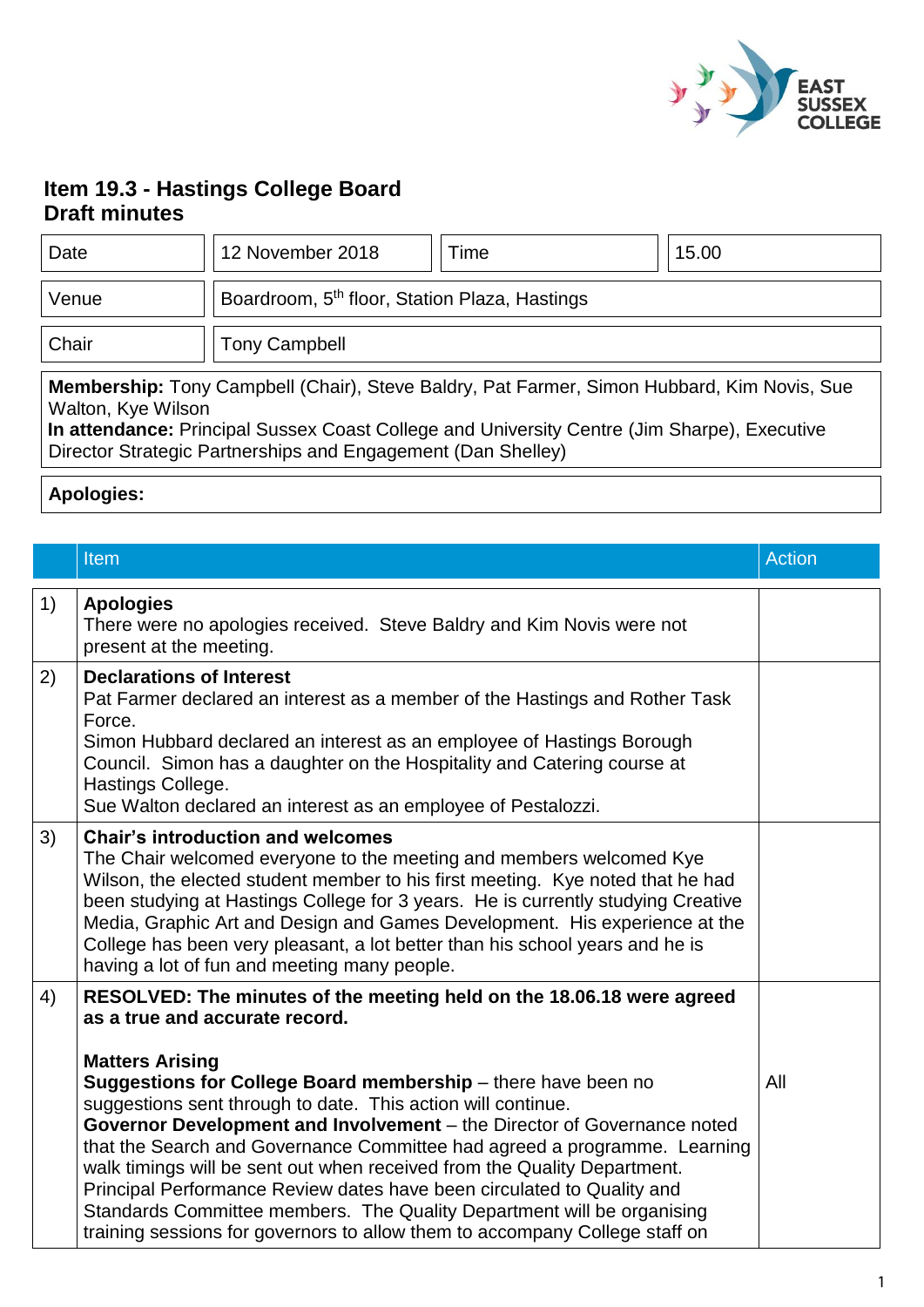

|    | lesson observations.                                                                                                                                                                                                                                                                                                                                                                                                                                                                                                                                                                                                                                                                                                                                                                                                                                                                                                                                                                                                                                                                                                                                                                                                                                                                                                                                                                                                                                                                                                                                                                                                                                                                                                                                                                                                                                                                                                                                                                                                                                                                                                                                                                                                                         |            |
|----|----------------------------------------------------------------------------------------------------------------------------------------------------------------------------------------------------------------------------------------------------------------------------------------------------------------------------------------------------------------------------------------------------------------------------------------------------------------------------------------------------------------------------------------------------------------------------------------------------------------------------------------------------------------------------------------------------------------------------------------------------------------------------------------------------------------------------------------------------------------------------------------------------------------------------------------------------------------------------------------------------------------------------------------------------------------------------------------------------------------------------------------------------------------------------------------------------------------------------------------------------------------------------------------------------------------------------------------------------------------------------------------------------------------------------------------------------------------------------------------------------------------------------------------------------------------------------------------------------------------------------------------------------------------------------------------------------------------------------------------------------------------------------------------------------------------------------------------------------------------------------------------------------------------------------------------------------------------------------------------------------------------------------------------------------------------------------------------------------------------------------------------------------------------------------------------------------------------------------------------------|------------|
|    | PF asked for an update on management appointments. JS reported that there is<br>a new head of Art and Design in post so there is now a full compliment of Heads<br>of Curriculum. At present one Director is out of College meaning the remaining<br>two Directors are managing the full workload with support from JS.                                                                                                                                                                                                                                                                                                                                                                                                                                                                                                                                                                                                                                                                                                                                                                                                                                                                                                                                                                                                                                                                                                                                                                                                                                                                                                                                                                                                                                                                                                                                                                                                                                                                                                                                                                                                                                                                                                                      |            |
|    | PF asked about the timings for the education case and DS noted that this would<br>be ready for the start of January 2019.                                                                                                                                                                                                                                                                                                                                                                                                                                                                                                                                                                                                                                                                                                                                                                                                                                                                                                                                                                                                                                                                                                                                                                                                                                                                                                                                                                                                                                                                                                                                                                                                                                                                                                                                                                                                                                                                                                                                                                                                                                                                                                                    |            |
| 5) | Hastings Local College Board (HLCB) terms of reference<br>The Chair noted that it was important not to lose sight of Hastings.                                                                                                                                                                                                                                                                                                                                                                                                                                                                                                                                                                                                                                                                                                                                                                                                                                                                                                                                                                                                                                                                                                                                                                                                                                                                                                                                                                                                                                                                                                                                                                                                                                                                                                                                                                                                                                                                                                                                                                                                                                                                                                               |            |
|    | The Chair raised concerns about reporting of Higher Education and how it is<br>going to be managed going forward. DS noted that HE was on the agenda for<br>the Quality and Standards Committee and perhaps the timings of the College<br>Boards needed to be reviewed to allow the HLCB to consider HE. The Chair<br>explained that he wanted to know how the HLCB will have strategic oversight of<br>HE and DS agreed to bring ideas to the next meeting.                                                                                                                                                                                                                                                                                                                                                                                                                                                                                                                                                                                                                                                                                                                                                                                                                                                                                                                                                                                                                                                                                                                                                                                                                                                                                                                                                                                                                                                                                                                                                                                                                                                                                                                                                                                 | <b>DS</b>  |
|    | The Chair reported that the Director of Governance had explained the Search<br>and Governance Committee discussion about governor involvement and that<br>PPR dates had been circulated to Quality and Standard Committee members.<br>He noted that he had spoken with JS since this meeting and both agreed that<br>PPRs should be extended to the HLCB members. JS added that he welcomed<br>governors attending PPRs, monitoring visits and learning walks unless there was<br>a legal reason why this was not possible.<br>The Chair reported that he would like a commitment from all HLCB members to<br>attend a number of PPRs, lesson observations and learning walks, for example<br>one per term. The Director of Governance noted that governor availability varied<br>and it would be better to extend governor involvement opportunities as voluntary.<br>She explained that with a much larger board and co-opted governors it had been<br>agreed at Search Committee with the CEO that the invitation to PPRs would be<br>limited for practical purposes. HLCB members felt that this could be easily<br>managed and the Chair requested that dates for PPRs are sent to all HLCB<br>members. He noted that it was unlikely that other governors would want to travel<br>to Hastings and that he would not be travelling to PPRs at Eastbourne and<br>Lewes.<br>PF noted that the Ofsted inspection had praised SCCH governors for their<br>attendance at PPRs, lesson observations and learning walks and this should<br>continue. The Chair added that attendance would demonstrate a commitment by<br>governors to Hastings College. JS noted that the Group is likely to be inspected<br>in the next 18 months.<br>The Chair reported on the key aspects of safeguarding and prevent, equality and<br>diversity, health and safety, students services and careers, information, advice<br>and guidance. He noted that at SCCH there had been a governor leading on<br>each of the areas and he would like to continue this at Hastings. He noted that it<br>would be difficult for a governor to have oversight across the Group as they<br>would have to travel to Eastbourne and Lewes and suggested that governors are | Dir of Gov |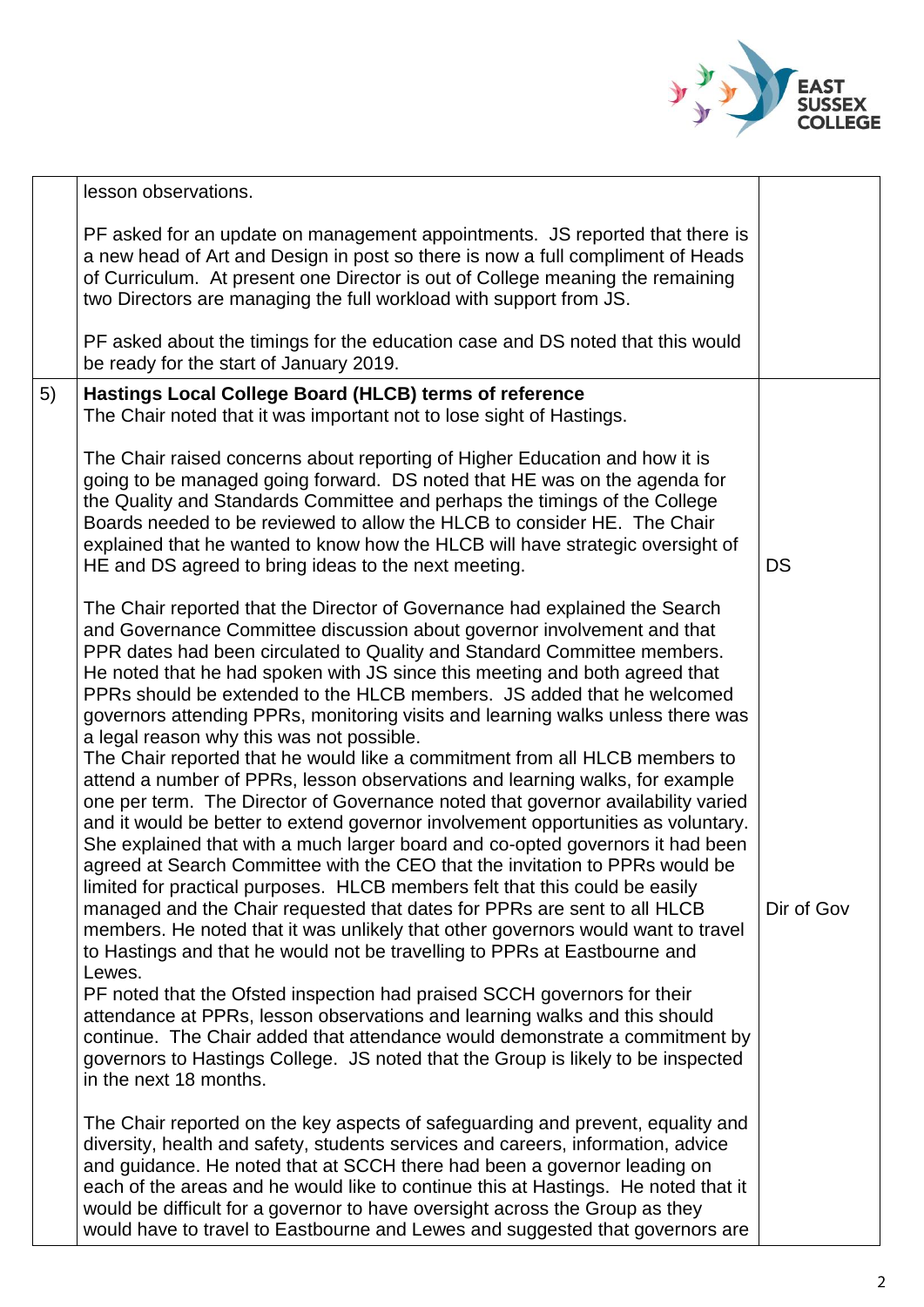

| recruited from the HLCB for these roles. SH noted that a new Group structure<br>has been created and the organisation needs to have an overview and quidance<br>on whether the expectation is to manage these areas centrally or actively at each<br>campus. There are some anxieties and concern about this that need to be<br>addressed and guidance from the senior team would be helpful to take this<br>forward. Members asked how Ofsted would view it. JS reported that currently it<br>is seen as the Group and would be inspected accordingly but the feeling is that<br>the new Educational Inspection Plan (EIP) will clarify the situation. His view is<br>that there will be separate campus identifiers with grades for the type of provision<br>and three grades for study programmes and adults.                                                                                                                                                                                                                                                                                                                                                                                                                                                                                                                                                                                                                                                                                                                                                                                                                                                                                                                                                                                                                                                                                                                                                                                                                                                                                                                                                                                                                                                                                                                                                                                                                                                  | Exec             |
|-------------------------------------------------------------------------------------------------------------------------------------------------------------------------------------------------------------------------------------------------------------------------------------------------------------------------------------------------------------------------------------------------------------------------------------------------------------------------------------------------------------------------------------------------------------------------------------------------------------------------------------------------------------------------------------------------------------------------------------------------------------------------------------------------------------------------------------------------------------------------------------------------------------------------------------------------------------------------------------------------------------------------------------------------------------------------------------------------------------------------------------------------------------------------------------------------------------------------------------------------------------------------------------------------------------------------------------------------------------------------------------------------------------------------------------------------------------------------------------------------------------------------------------------------------------------------------------------------------------------------------------------------------------------------------------------------------------------------------------------------------------------------------------------------------------------------------------------------------------------------------------------------------------------------------------------------------------------------------------------------------------------------------------------------------------------------------------------------------------------------------------------------------------------------------------------------------------------------------------------------------------------------------------------------------------------------------------------------------------------------------------------------------------------------------------------------------------------|------------------|
| PF asked that the S&G Committee revisit its processes for governor involvement<br>and share this with Local College Boards.                                                                                                                                                                                                                                                                                                                                                                                                                                                                                                                                                                                                                                                                                                                                                                                                                                                                                                                                                                                                                                                                                                                                                                                                                                                                                                                                                                                                                                                                                                                                                                                                                                                                                                                                                                                                                                                                                                                                                                                                                                                                                                                                                                                                                                                                                                                                       | S&G<br>Committee |
| Other key concerns raised included:<br>Timing of meetings<br>$\bullet$<br>Clarity of purpose and role<br>$\bullet$<br>The Local College Boards have the constitution of an advisory board but<br>added to this there are additional items that don't fit neatly into an<br>advisory role, for example the sections around finance<br>There are parts which read like a delegated group with oversight of the<br>$\bullet$<br>running of Hastings College rather than a consultative Board<br>Will the HLCB liaise with the LEPs<br>$\bullet$<br>Levels and areas of responsibility need to be clear. The HLCB is<br>$\bullet$<br>concerned with ensuring that the right things are delivered for the students<br>There should be overarching board representation on the HLCB<br>$\bullet$<br>There should be a diagram and descriptor of local board and main board<br>$\bullet$<br>responsibilities. The Director of Governance noted that the Local College<br>Boards do not have any delegated responsibility. The aim is that the<br>terms of reference are run as a pilot during the transition period and then<br>reviewed. Members would be recruited, with recruitment led by the<br>Principal and Chair. When the Local College Boards are fully established<br>membership will be primarily stakeholders, staff and students with a Q&S<br>board member to ensure there is a feed in to the Q&S Committee and<br>ESCG Board. Members disagreed with this model and felt that the HLCB<br>membership should include a majority of board members to provide it with<br>traction and purpose<br>SH noted that the Group model was set up and it had been agreed that<br>$\bullet$<br>the strength would be the separate identities of the component parts. This<br>has been weakened and priorities are now sitting with the financial<br>pressures of the Group. The ESCG Board needs to look at what kind of<br>organisation it wants to be and what is the thinking and strategy for<br>Hastings. It needs to look at relationships in the community and what it<br>wants to see happen locally and across the Group and identify what is<br>needed for Hastings and Rother alongside the priorities of the other<br>campuses<br>PF added that this doesn't stop the HLCB having a clear role and<br>responsibility and he felt that this clarity needs to come from the ESCG<br>Board. He noted that the terms of reference are a dogs dinner and are |                  |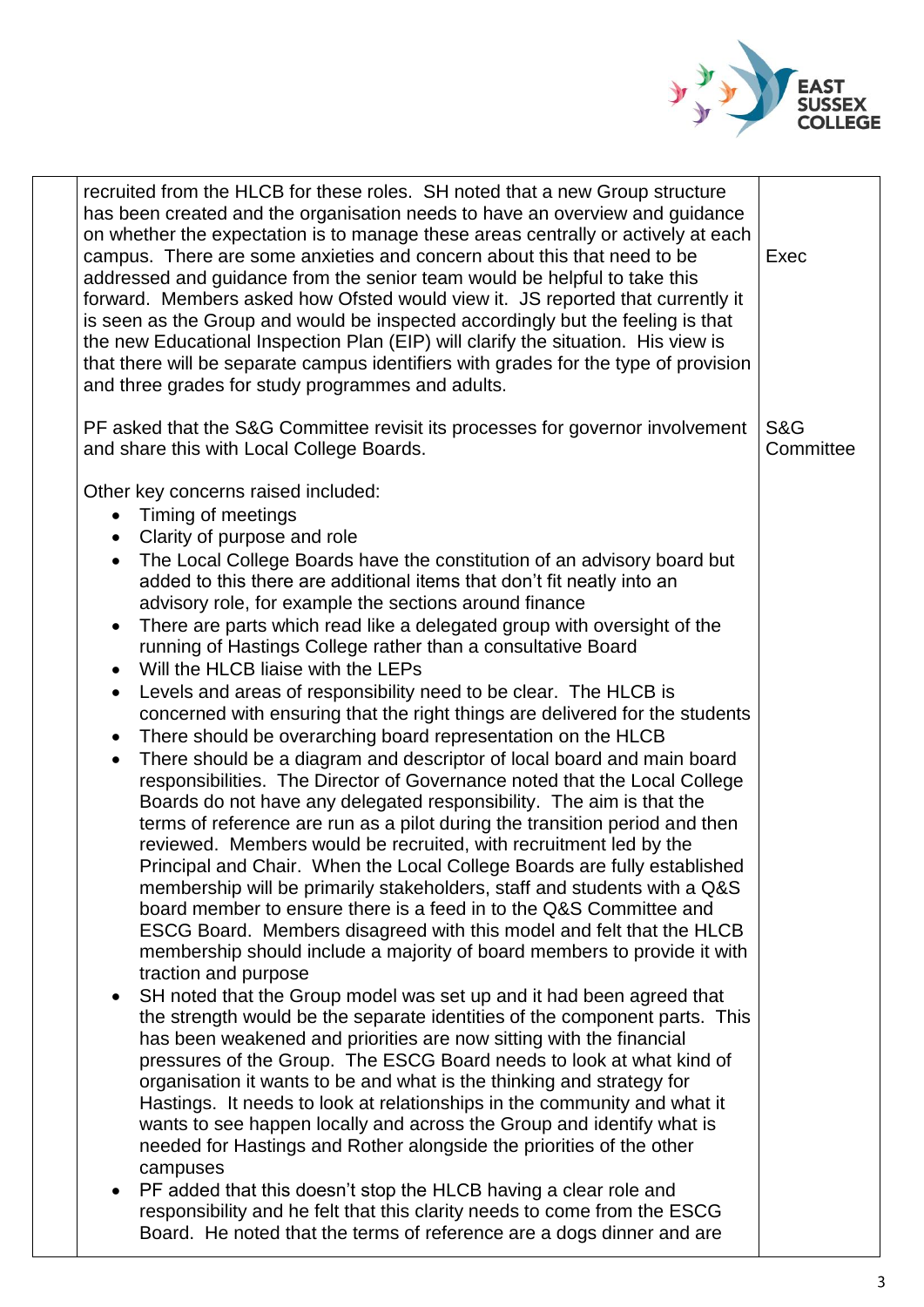

|    | not fit for purpose<br>DS reported that the Education Case for a five year vision for all<br>campuses will be available by the next meeting and this will help identify<br>the direction of travel for the different campuses<br>RESOLVED: The HLCB did not recommend to approve the terms of<br>reference. It was agreed that the Executive Team would re look at the<br>terms of reference to simplify and clarify. Members suggested a lot of the<br>content is removed to make a much more straightforward terms of<br>reference.<br>The Director of Governance confirmed that Eastbourne Local College Board and<br>Lewes Local College Board had both considered the terms of reference and<br>were happy to approve subject to the inclusion of the KPIs. Members asked<br>when the KPIs would be available and DS noted that they were coming to the | Exec/Dir of<br>Gov |
|----|--------------------------------------------------------------------------------------------------------------------------------------------------------------------------------------------------------------------------------------------------------------------------------------------------------------------------------------------------------------------------------------------------------------------------------------------------------------------------------------------------------------------------------------------------------------------------------------------------------------------------------------------------------------------------------------------------------------------------------------------------------------------------------------------------------------------------------------------------------------|--------------------|
| 6) | ESCG Board meeting on the 4 December.<br><b>Financial Update</b><br>A confidential verbal update was provided by DS.                                                                                                                                                                                                                                                                                                                                                                                                                                                                                                                                                                                                                                                                                                                                         |                    |
|    |                                                                                                                                                                                                                                                                                                                                                                                                                                                                                                                                                                                                                                                                                                                                                                                                                                                              |                    |
| 7) | <b>Election of Vice Chair</b><br>The Director of Governance asked for expressions of interest for the role to be<br>sent via email.                                                                                                                                                                                                                                                                                                                                                                                                                                                                                                                                                                                                                                                                                                                          |                    |
| 8) | Hastings College Board membership - stakeholders, students, staff<br>members                                                                                                                                                                                                                                                                                                                                                                                                                                                                                                                                                                                                                                                                                                                                                                                 |                    |
|    | JS reported that he has several expressions who would add value to the board<br>and he would be asking them to come onto the HLCB for the next meeting. He<br>noted that he would not disclose names at this point but one is the leader of a<br>local academy trust. He welcomed any further membership suggestions from<br>members.                                                                                                                                                                                                                                                                                                                                                                                                                                                                                                                        | All                |
|    | Members asked that the position of only having one governor on the Local<br>College Boards for 2019-20 be revisited. They did not feel the HLCB would have<br>any traction if this were the case.                                                                                                                                                                                                                                                                                                                                                                                                                                                                                                                                                                                                                                                            | Dir of Gov         |
|    | Members asked about a potential to have parent representatives on the HLCB.<br>JS noted that this could be very helpful. It was agreed that there should not be a<br>membership category or requirement for a parent member.                                                                                                                                                                                                                                                                                                                                                                                                                                                                                                                                                                                                                                 | Exec               |
| 9) | Self-Assessment Report 2017-18 including Outcomes for Learners                                                                                                                                                                                                                                                                                                                                                                                                                                                                                                                                                                                                                                                                                                                                                                                               |                    |
|    | The Chair reported that the SAR validation takes place on Wednesday. The<br>validations are on the legacy colleges and they are feeding three separate<br>Quality Improvement Plans for Eastbourne, Hastings and Lewes.<br>Headlines were as follows:<br><b>Overall strengths</b><br>Maintaining quality of outcomes for the students has increased slightly<br>Student attitude and behaviour was positive<br>Responsibility of accountability in curriculum management and outcomes<br>for learners is positive                                                                                                                                                                                                                                                                                                                                            |                    |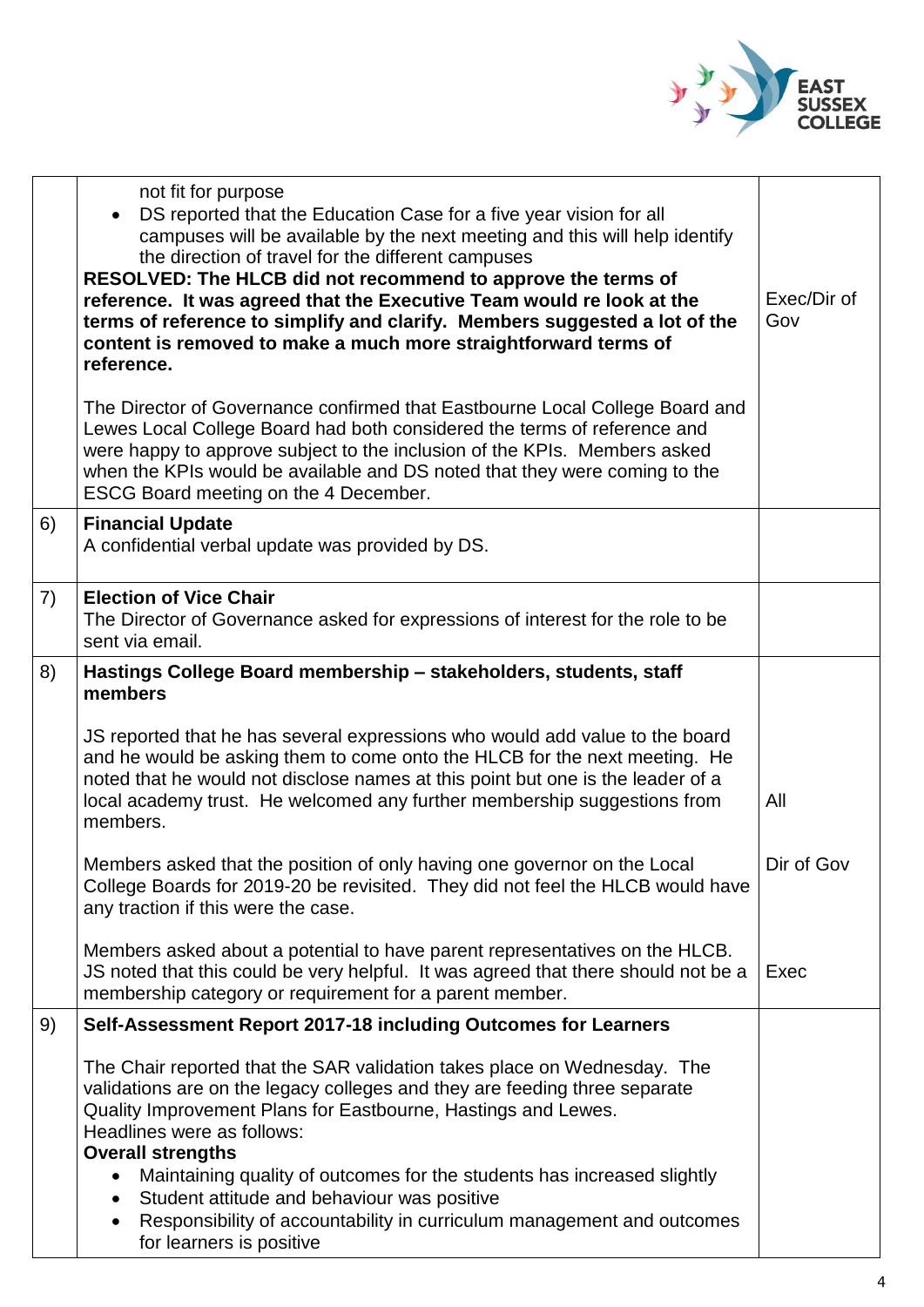

- There has been a lot of investment in staff development
- There is effective working with partners and subcontractors
- The curriculum meets local needs
- There is strong governance, strong challenge and aspirations

## **Outcomes for learners**

### **Key areas for improvement**

- Sixth Form provision
- Struggling to maintain recruitment for high quality teaching
- It is difficult to benchmark Sixth Form achievement as there is not vet any national data for the two year provision
- Maths and English have shown good improvements to a low national rate. The inspectorate was positive about this
- FS remains strong but there is too much variability; depends on which class you find yourself in

#### **Other areas for improvement**

- A level work experience; this is a common trend in the sector
- Emerging achievement gaps in adults and 16-18s and a slight gap of males outperforming females by 2%

#### **Benchmarking against CIF**

The College has self-assessed as Good across all areas. The only area for concern is the 16-18 study programme where the running of the two-year A Level provision is not good enough. This will be a big area to defend in Inspection. JS noted that he felt strongly that all other grades could be defended.

PF asked about achievement data for A Levels and JS noted that this data is not yet available. Pass rates vary between 99-96% but the important information is knowing what is underneath a high pass rate. JS noted that the pass rate is not what the College predicted. He added that retention between year one and two is a challenge in the sector for A Levels and any course that is two years long presents a big risk.

Members questioned whether there is data on dropouts from a second year of a programme. JS noted that there had been a management error where students were withdrawn from programmes and then re enrolled. Going forward students will be transferred.

JS noted that Health and Social Care has a new management team. Hospitality and Catering has had two years of poor data. It swapped to a new qualification, which caused issues. The area has struggled with the awarding body and preparing students for the qualifications. There is a significant under recruitment in this area nationally and locally.

SH asked about A level provision and whether the College was equipped to get excellent results and teaching to rival competing colleges.

It was agreed that there is a need to go back to ARK, Bexhill College and other school sixth forms in Hailsham. Numbers have dropped significantly, for example ARK student allocation numbers in 2013-14 were 303 and have dropped to 128 in 2018-19 with a reduction in funding from £1.3m to £435k. All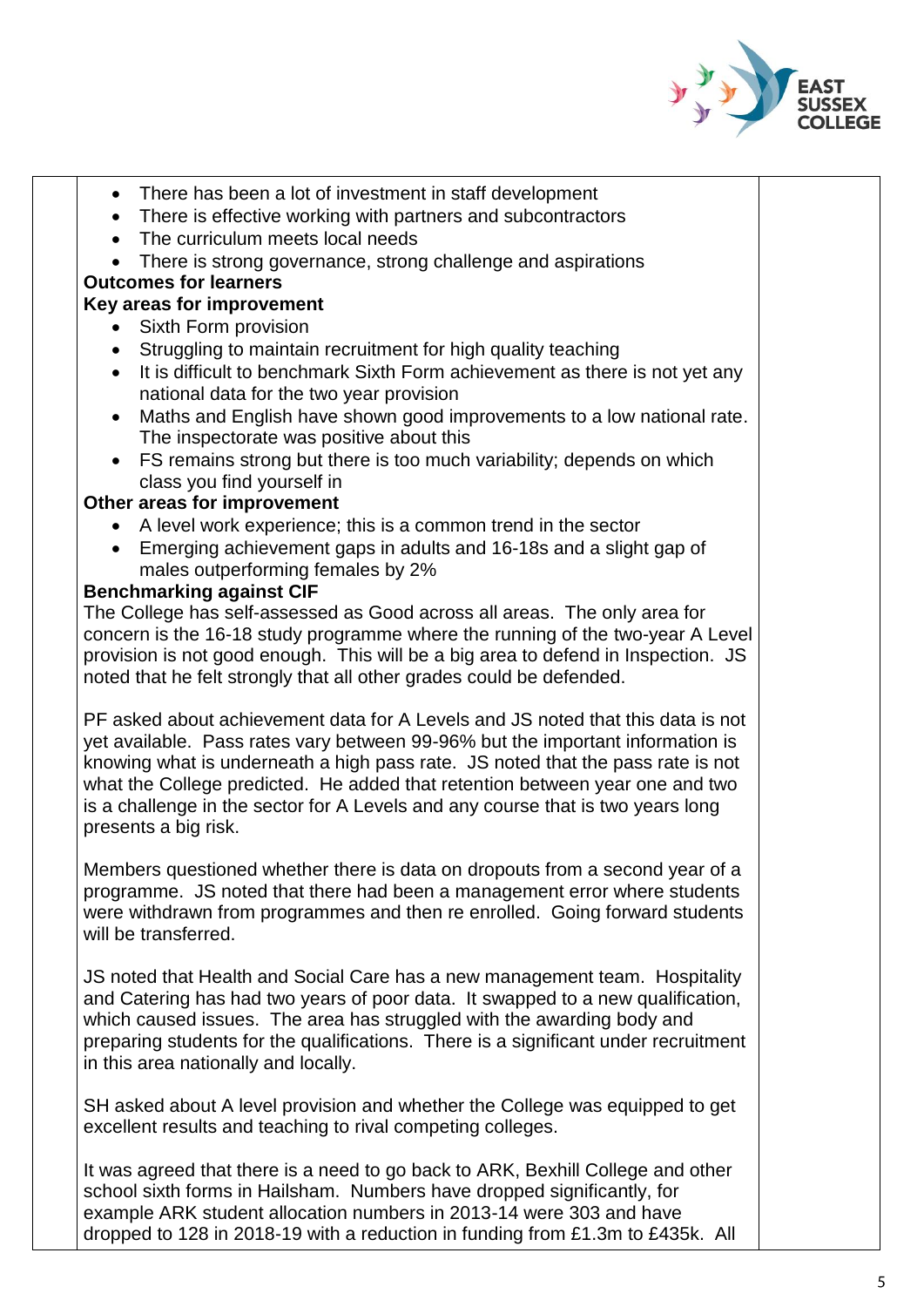

|     | providers will need to have strategic discussions about how sustainable A Level<br>provision remains. This provides an impetus to deliver more partnership<br>learning.                                                                                                 |  |
|-----|-------------------------------------------------------------------------------------------------------------------------------------------------------------------------------------------------------------------------------------------------------------------------|--|
|     | Members congratulated DS and his team for the high quality of Apprenticeships.<br>Overall achievement rates for apprenticeships are significantly above national<br>averages. Achievement rates are broadly consistent across all age cohorts.                          |  |
|     | It was noted that across the sector there is a trend of dipping achievement rates<br>during merger but Hastings College has maintained solidly good which is a huge<br>credit to the team.                                                                              |  |
|     | JS noted that there are still key areas of the College that are not meeting the<br>needs of the students, as they should do.                                                                                                                                            |  |
| 10) | Quality Improvement Plan (QIP) including risks update/emerging quality<br>improvement issues                                                                                                                                                                            |  |
|     | JS reported that the headline QIP is relatively straightforward. Key points<br>included:                                                                                                                                                                                |  |
|     | There are intensive improvement plans in place for Sixth form, Hospitality<br>$\bullet$<br>and Catering, Hair and Beauty, some areas of music, English and Maths.<br>JS is meeting with the Sixth Form on a weekly basis and all other areas<br>fortnightly.            |  |
|     | Tomorrow an initiative to recruit hard to reach teachers is coming to the<br><b>Executive meeting</b>                                                                                                                                                                   |  |
|     | A pilot of the 50 day work experience programme for 200 students is<br>being rolled out in the vanguard for delivering T Levels                                                                                                                                         |  |
|     | Promonitor has been rolled out Group wide<br>$\bullet$<br>Monthly management meetings (MMMs) are feeding into Principal<br>$\bullet$<br>Performance Reviews (PPRs) across the Group                                                                                     |  |
|     | Hastings College has been one Director of Curriculum down for the last<br>month. The workload has been shared out with the other two Directors<br>which has had an impact on the management of provision. The Head of<br>Quality has been called to jury service        |  |
|     | JS is mindful of the impact of the restructure on quality. The wrap around<br>support that students are receiving will be impacted and there is a need to<br>plan for continuing those support structures                                                               |  |
|     | Teachers requiring support meet with Teaching and Learning coaches<br>$\bullet$<br>and where necessary performance management is introduced. There are<br>50% of teachers on that list which the senior team review weekly to look at<br>interventions and their impact |  |
|     | One English and two maths teachers have been recently recruited<br>All teachers have been observed this year and four learning walks have                                                                                                                               |  |
|     | taken place. There have been mini inspections on the Sixth Form, English<br>and Maths, Health and Social Care and Hospitality and Catering. Other<br>areas will be inspected on a risk basis                                                                            |  |
|     | CPD is mainly focused on quality improvements for the Group, for<br>$\bullet$<br>example rolling out good lessons, planning for learning etc.                                                                                                                           |  |
|     | There are separate sections of the QIP for areas that are high risk, for                                                                                                                                                                                                |  |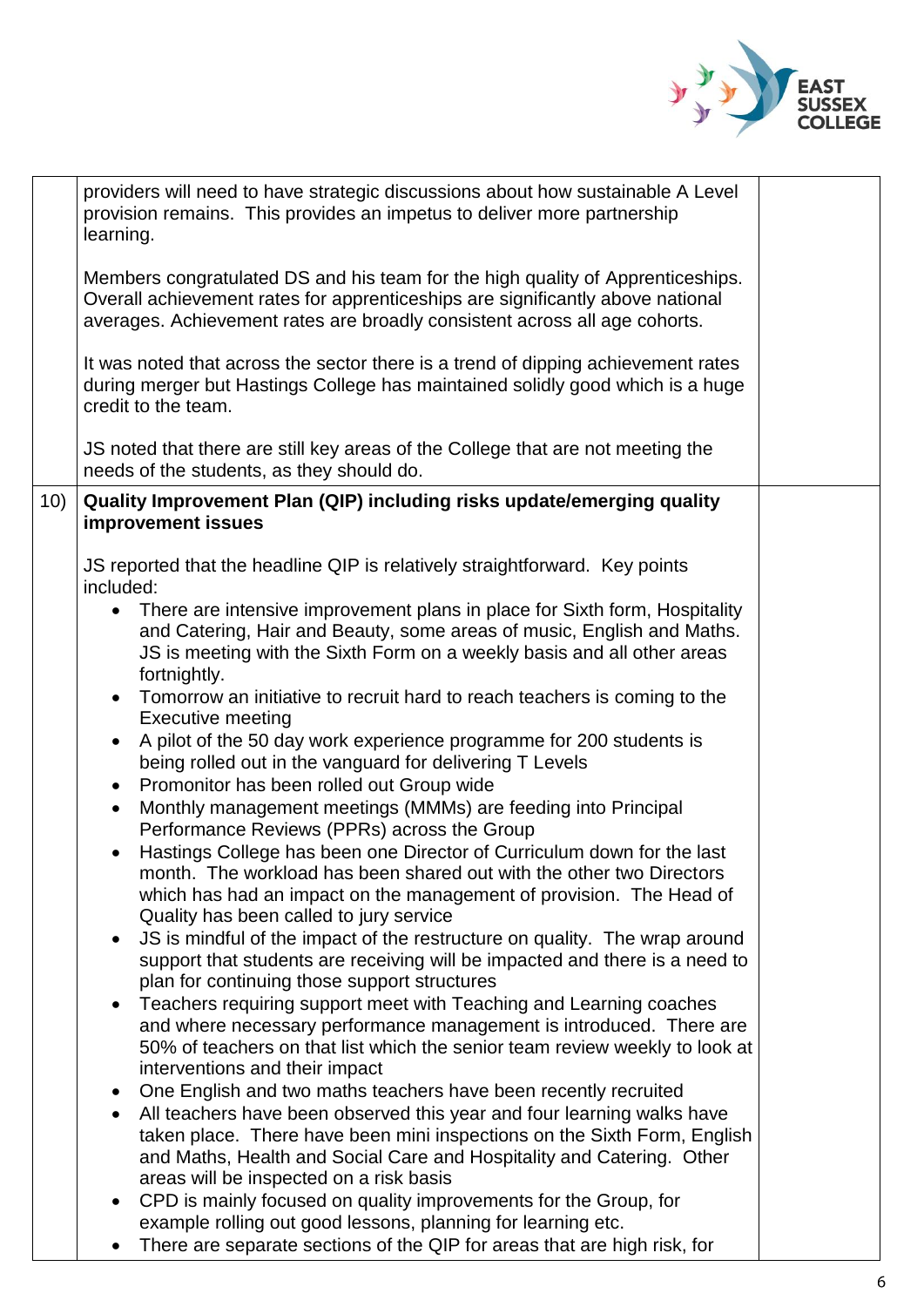

|     | example English and Maths and Sixth Form. Regular progress meetings<br>with teachers and students take place in these areas<br>JS noted that the QIP will continue being updated and he is happy to share<br>updates between meetings.                                                                                                                                                                                                                                                                                                                                                                                                                          |  |
|-----|-----------------------------------------------------------------------------------------------------------------------------------------------------------------------------------------------------------------------------------------------------------------------------------------------------------------------------------------------------------------------------------------------------------------------------------------------------------------------------------------------------------------------------------------------------------------------------------------------------------------------------------------------------------------|--|
|     | Members asked about the impact of the restructure on the College. JS noted<br>that the restructuring is challenging for all and has consumed time and managers<br>have had to prioritise areas of impact.                                                                                                                                                                                                                                                                                                                                                                                                                                                       |  |
|     | JS noted that the attendance problems at Hastings correlate to where there is<br>poor teaching. He noted that if English and Maths attendance was solved<br>attendance would be pushed up considerably.                                                                                                                                                                                                                                                                                                                                                                                                                                                         |  |
|     | JS noted that there is 96% attendance in A Level and there is a difference in the<br>attendance in vocational and academic. Members suggested that this is made<br>more specific in the QIP. JS noted that Pathways enrolments of 270 students<br>has an attendance of 76%, which is very good for Pathways but pulls the data<br>down overall.                                                                                                                                                                                                                                                                                                                 |  |
|     | Members asked if attendance data can be looked at and presented more<br>imaginatively. JS noted that there is a need to be careful in defining attendance.<br>The legal responsibility can only mark a student present if they are in the<br>building. They can be noted as in learning but does not contribute to attendance<br>data.                                                                                                                                                                                                                                                                                                                          |  |
| 11) | <b>Employer Engagement</b><br>DS noted that the starts for apprenticeships remains good with 120 starts so far<br>this year which is just above last year. The College has had the continued<br>support of local employers. Considering the national starts which are very poor<br>with month on month reductions the College is performing very well. In the<br>recent Budget announcements SME contributions for apprenticeships will reduce<br>from 10-5% which is positive although this may potentially reduce starts as the<br>reduction is not yet rolled out.                                                                                           |  |
|     | DS noted that he will be speaking at the next Hastings Chamber of Commerce to<br>provide an update on merger and the Groups apprenticeship offer.                                                                                                                                                                                                                                                                                                                                                                                                                                                                                                               |  |
|     | The Sussex Skills Solutions (SSS) board will meet next week. Overall SSS is<br>doing well.                                                                                                                                                                                                                                                                                                                                                                                                                                                                                                                                                                      |  |
|     | The take up of the levy is very slow and the area hasn't got many large<br>employers that are levy payers. Marshall Tufflex is already engaged with the<br>College. Hastings Direct is focusing most of their work in Leicester where they<br>have a large call centre. They are growing their staff for Hastings through this.<br>Bigger public sector organisations have got into a muddle. For example County<br>have recently gone out to tender for individual apprenticeships which is not worth<br>the Groups time to engage with. However, there is close working with the<br>Boroughs and Districts. NHS Trusts are very slow and nervous about public |  |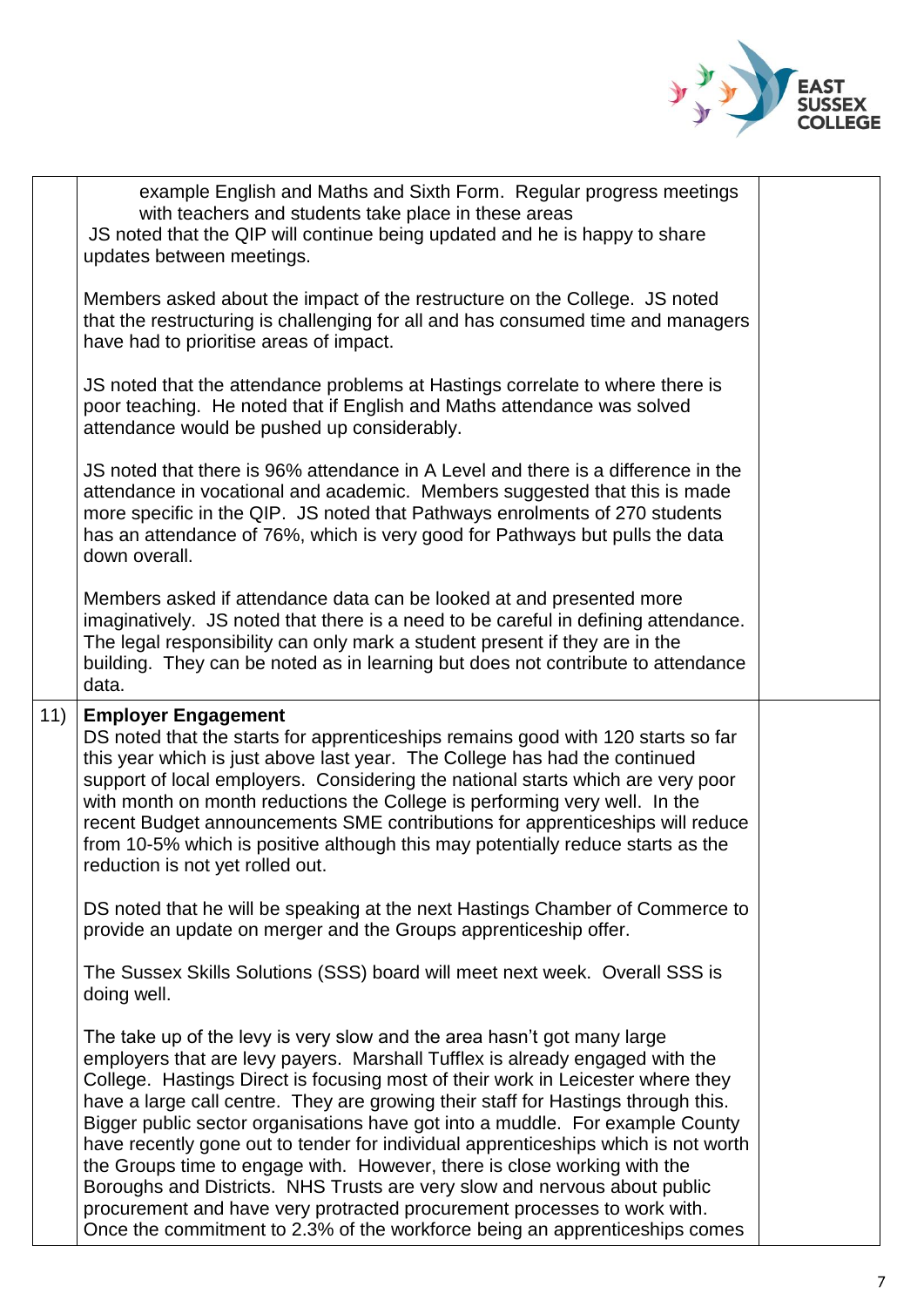

|     | in this may accelerate take up.                                                                                                                                                                                                                                                                                                                                                                                                                                                                                                                                                                                                                                                                                                                                                                                                                                                                                                                                                                                                                                                                                                                                                                                                                                                                                                                                                                                                                                                                                                                                                                                                                                                                                                                                                                                                                                                                                                                                                                                                                                                                           |            |
|-----|-----------------------------------------------------------------------------------------------------------------------------------------------------------------------------------------------------------------------------------------------------------------------------------------------------------------------------------------------------------------------------------------------------------------------------------------------------------------------------------------------------------------------------------------------------------------------------------------------------------------------------------------------------------------------------------------------------------------------------------------------------------------------------------------------------------------------------------------------------------------------------------------------------------------------------------------------------------------------------------------------------------------------------------------------------------------------------------------------------------------------------------------------------------------------------------------------------------------------------------------------------------------------------------------------------------------------------------------------------------------------------------------------------------------------------------------------------------------------------------------------------------------------------------------------------------------------------------------------------------------------------------------------------------------------------------------------------------------------------------------------------------------------------------------------------------------------------------------------------------------------------------------------------------------------------------------------------------------------------------------------------------------------------------------------------------------------------------------------------------|------------|
|     | SH reported that there is a new Director of Public Health who wants to bring<br>health together in the wider context and would be useful for the Group to contact<br>about health sector discussions. SH to share details with DS.                                                                                                                                                                                                                                                                                                                                                                                                                                                                                                                                                                                                                                                                                                                                                                                                                                                                                                                                                                                                                                                                                                                                                                                                                                                                                                                                                                                                                                                                                                                                                                                                                                                                                                                                                                                                                                                                        | <b>SH</b>  |
| 12) | <b>Recruitment update</b><br>DS reported that enrolments for 16-18s were just over 50 down from last year<br>(actuals of 1634 compared to 1693). This is due to:<br>• being 25 students down in personalised provision and STEPS<br>• There are 23 students down in Pathways and small numbers down in<br>Princes Trust and Personalised Foundation Learning (although this is<br>likely to pick up through the year)<br>• A reduction in Art and Design solely on the Foundation Programme which<br>covers the transition from Level 3 to degrees this year is reflective of the<br>sector<br>• Hospitality and Catering has substantially under recruited<br>• Health and Social Care has lower numbers. This is primarily because the<br>College has been far more robust with students joining courses<br>Other points raised:<br>• Sixth form numbers are up against target<br>• Right Choice period – DS noted that the drop out has been one of<br>healthiest yet with the average across all campuses being 6% lower than<br>the national average. It was agreed to circulate the Right Choice report<br>PF questioned whether curriculum areas have been keener to retain students<br>due to the lower enrolments particularly in Eastbourne and Lewes. JS noted that<br>there are good processes to check and balance across all sites and all<br>enrolments are risk assessed. At all campuses there are larger number of<br>students being transferred than leaving.<br>SW noted that employers are desperately looking for staff in the hospitality arena<br>and asked why the demand isn't there for courses. DS reported that there just<br>hasn't been the interest in hospitality and catering that there used to be and even<br>students enrolled are lost through the year as they take up paid employment in<br>the sector. With Brexit the opportunities will increase and the Group is working<br>hard to drive enrolments in this area. At Eastbourne catering and hospitality will<br>be moving to the new conference centre at Devonshire Park so students can<br>train in situ. | DS/JS      |
| 13) | <b>Applications update for 18/19</b><br>JS noted that it is too early to report.                                                                                                                                                                                                                                                                                                                                                                                                                                                                                                                                                                                                                                                                                                                                                                                                                                                                                                                                                                                                                                                                                                                                                                                                                                                                                                                                                                                                                                                                                                                                                                                                                                                                                                                                                                                                                                                                                                                                                                                                                          |            |
| 14) | <b>Curriculum Planning 2019/2020</b><br>DS noted that the Executive are in the process of developing a 5 year curriculum<br>strategy. It is based on evidence from a data company called ACU, 3 year<br>trends by SSA and local demographics. This data will lead to conversations<br>about what the Colleges need and require. The Education Case will drive<br>ambitions around work experience, apprenticeships and estate management.                                                                                                                                                                                                                                                                                                                                                                                                                                                                                                                                                                                                                                                                                                                                                                                                                                                                                                                                                                                                                                                                                                                                                                                                                                                                                                                                                                                                                                                                                                                                                                                                                                                                 |            |
| 15) | <b>AOB</b><br>SW noted that it was difficult to navigate the large PDF of papers. The Director<br>of Governance explained that OneNote was no longer in use and the Board was                                                                                                                                                                                                                                                                                                                                                                                                                                                                                                                                                                                                                                                                                                                                                                                                                                                                                                                                                                                                                                                                                                                                                                                                                                                                                                                                                                                                                                                                                                                                                                                                                                                                                                                                                                                                                                                                                                                             | Dir of Gov |